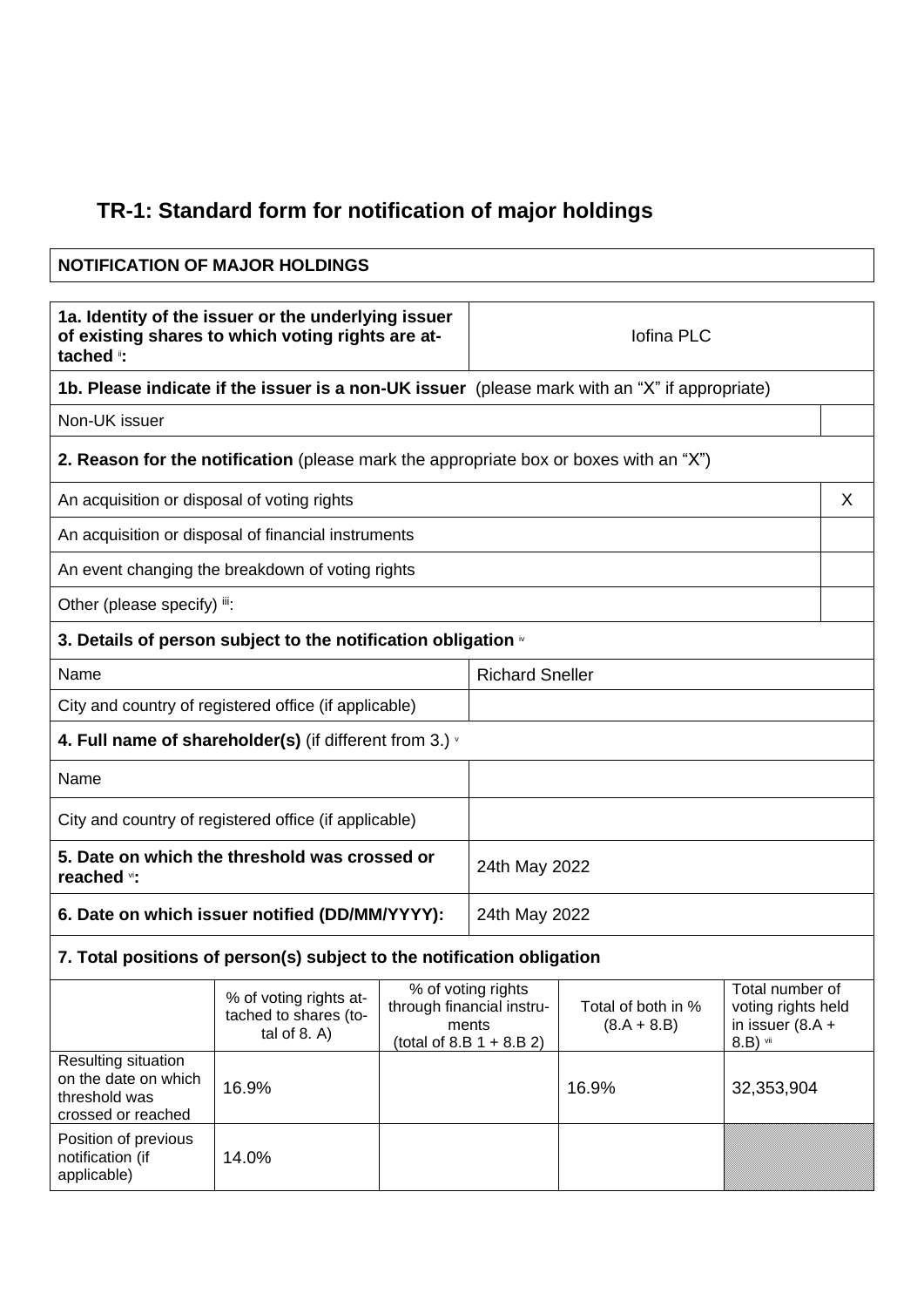## **8. Notified details of the resulting situation on the date on which the threshold was crossed or reached** viii

## **A: Voting rights attached to shares**

| Class/type of<br>shares<br>ISIN code (if possible) | Number of voting rights ix |                               | % of voting rights        |                               |
|----------------------------------------------------|----------------------------|-------------------------------|---------------------------|-------------------------------|
|                                                    | <b>Direct</b><br>(DTR5.1)  | <b>Indirect</b><br>(DTR5.2.1) | <b>Direct</b><br>(DTR5.1) | <b>Indirect</b><br>(DTR5.2.1) |
| GB00B2QL5C79                                       | 32,353,904                 |                               | 16.9%                     |                               |
|                                                    |                            |                               |                           |                               |
|                                                    |                            |                               |                           |                               |
| <b>SUBTOTAL 8. A</b>                               |                            |                               |                           |                               |

| B 1: Financial Instruments according to DTR5.3.1R (1) (a) |                               |                                          |                                                                                                        |                    |
|-----------------------------------------------------------|-------------------------------|------------------------------------------|--------------------------------------------------------------------------------------------------------|--------------------|
| Type of financial in-<br>strument                         | <b>Expiration</b><br>date $x$ | Exercise/<br><b>Conversion Period</b> xi | <b>Number of voting rights</b><br>that may be acquired if<br>the instrument is<br>exercised/converted. | % of voting rights |
|                                                           |                               |                                          |                                                                                                        |                    |
|                                                           |                               |                                          |                                                                                                        |                    |
|                                                           |                               |                                          |                                                                                                        |                    |
|                                                           |                               | <b>SUBTOTAL 8. B 1</b>                   |                                                                                                        |                    |

| B 2: Financial Instruments with similar economic effect according to DTR5.3.1R (1) (b) |                               |                                               |                                              |                            |                    |
|----------------------------------------------------------------------------------------|-------------------------------|-----------------------------------------------|----------------------------------------------|----------------------------|--------------------|
| <b>Type of financial</b><br>instrument                                                 | <b>Expiration</b><br>date $x$ | Exercise/<br><b>Conversion Pe-</b><br>riod xi | <b>Physical or</b><br>cash<br>Settlement xii | Number of<br>voting rights | % of voting rights |
|                                                                                        |                               |                                               |                                              |                            |                    |
|                                                                                        |                               |                                               |                                              |                            |                    |
|                                                                                        |                               |                                               |                                              |                            |                    |
|                                                                                        |                               |                                               | <b>SUBTOTAL</b><br>8.B.2                     |                            |                    |